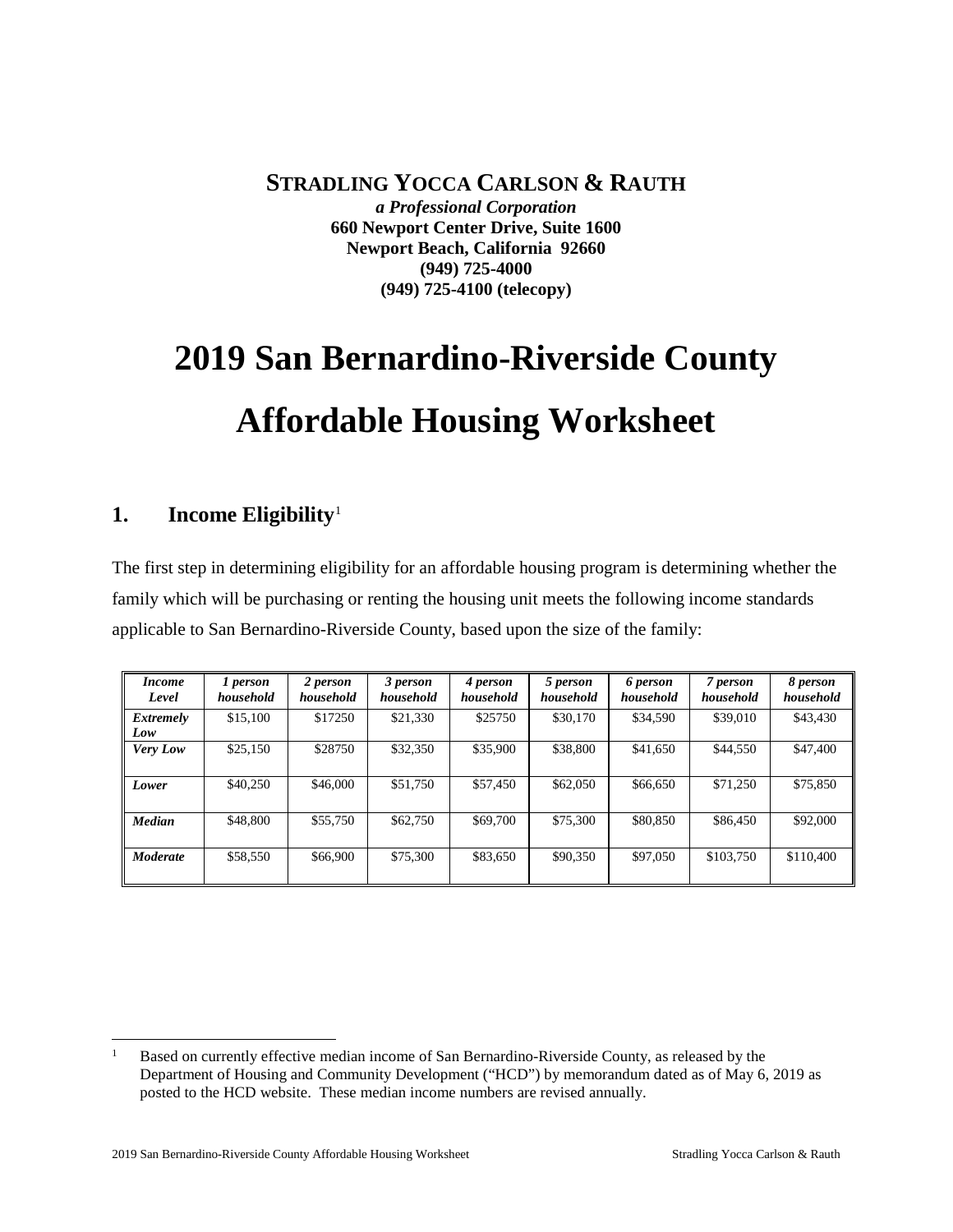## **2. Determining Affordable Housing Cost**

For **ownership housing**, the second step in determining compliance with affordable housing requirements is determining whether the total housing costs payable by the buyer are within allowable amounts.

### For **Extremely Low Income** Buyers:<sup>[2](#page-1-0)</sup>

- purchasing a *0 bedroom* house, monthly housing payments may not exceed **\$366.00**
- purchasing a *1 bedroom* house, monthly housing payments may not exceed **\$418.13**
- purchasing a *2 bedroom* house, monthly housing payments may not exceed **\$470.63**
- purchasing a *3 bedroom* house, monthly housing payments may not exceed **\$522.75**
- purchasing a *4 bedroom* house, monthly housing payments may not exceed **\$564.75**
- purchasing a *5 bedroom* house, monthly housing payments may not exceed **\$606.38**

For **Very Low Income** Buyers:<sup>[3](#page-1-1)</sup>

- purchasing a *0 bedroom* house, monthly housing payments may not exceed **\$610.00**
- purchasing a *1 bedroom* house, monthly housing payments may not exceed **\$696.88**
- purchasing a *2 bedroom* house, monthly housing payments may not exceed **\$784.38**
- purchasing a *3 bedroom* house, monthly housing payments may not exceed **\$871.25**
- purchasing a *4 bedroom* house, monthly housing payments may not exceed **\$941.25**
- purchasing a *5 bedroom* house, monthly housing payments may not exceed **\$1,010.63**

<span id="page-1-0"></span><sup>&</sup>lt;sup>2</sup> Affordable Housing Cost for Extremely Low Income Households is the product of 30 percent times 30 percent of the area median income adjusted for family size appropriate to the unit. Health and Safety Code Section 50052.5 (b)(1).

<span id="page-1-1"></span><sup>&</sup>lt;sup>3</sup> Affordable Housing Cost for Very Low Income Households is the product of 30 percent times 50 percent of the area median income adjusted for family size appropriate to the unit. Health and Safety Code Section 50052.5 (b)(2).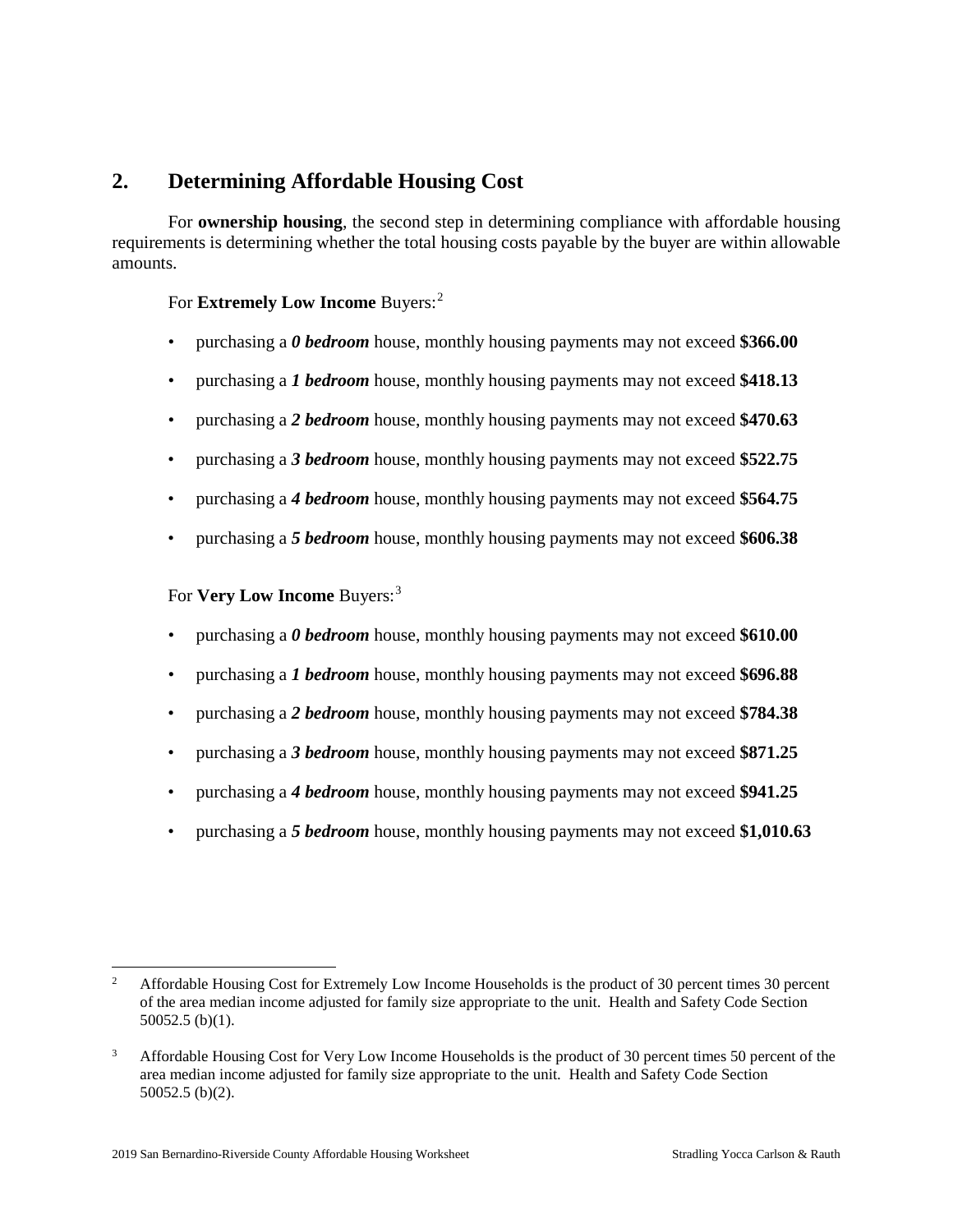For **Lower Income** Buyers:<sup>[4](#page-2-0)</sup>

- purchasing a *0 bedroom* house, monthly housing payments may not exceed **\$854.00**
- purchasing a *1 bedroom* house, monthly housing payments may not exceed **\$975.63**
- purchasing a *2 bedroom* house, monthly housing payments may not exceed **\$1,098.13**
- purchasing a *3 bedroom* house, monthly housing payments may not exceed **\$1,219.75**
- purchasing a *4 bedroom* house, monthly housing payments may not exceed **\$1,317.75**
- purchasing a *5 bedroom* house, monthly housing payments may not exceed **\$1,414.88**

In addition, for any Lower Income Household whose income falls within the following guidelines, it is **optional** for the agency to require that **affordable housing cost not exceed 30 percent of the gross income of the household:**[5](#page-2-1)

- *1 person households* whose income is between **\$34,160 and \$40.250**
- *2 person households* whose income is between **\$39,025 and \$46,000**
- *3 person households* whose income is between **\$43,925 and \$51,750**
- *4 person households* whose income is between **\$48,790 and \$57,450**
- *5 person households* whose income is between **\$52,710 and \$62,050**
- *6 person households* whose income is between **\$56,595 and \$66,650**
- *7 person households* whose income is between **\$60,515 and \$71,250**
- *8 person households* whose income is between **\$64,400 and \$75,850**

<span id="page-2-0"></span> <sup>4</sup> Affordable Housing Cost for Lower Income Households is the product of 30 percent times 70 percent of the area median income adjusted for family size appropriate for the unit. Health and Safety Code Section 50052.5(b)(3).

<span id="page-2-1"></span><sup>5</sup> Health and Safety Code Section 50052.5(b)(3)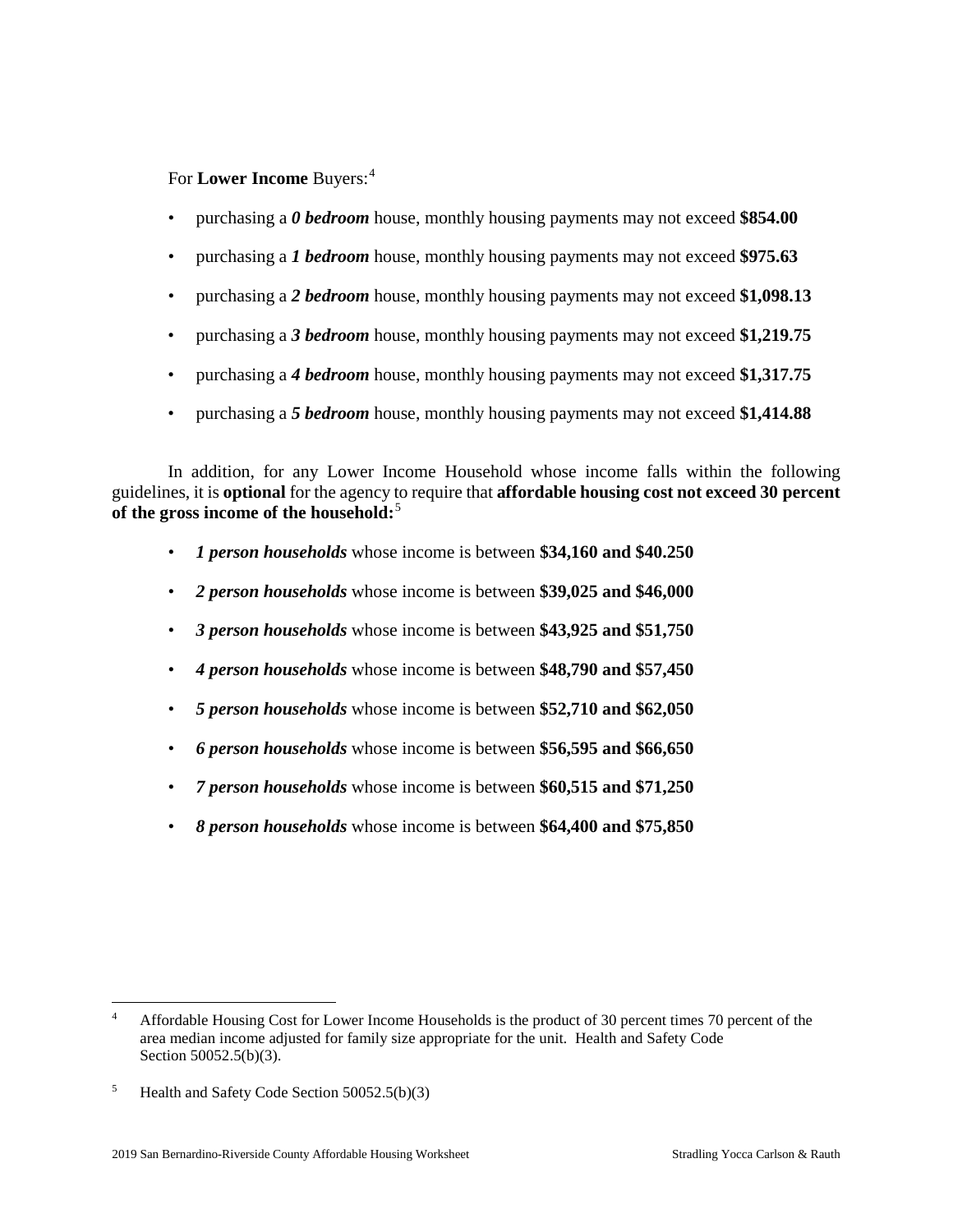For **Moderate Income** Buyers:[6](#page-3-0)

- purchasing a *0 bedroom* house, monthly housing payments may not exceed **\$1,565.67**
- purchasing a *1 bedroom* house, monthly housing payments may not exceed **\$1,788.65**
- purchasing a *2 bedroom* house, monthly housing payments may not exceed **\$2,013.23**
- purchasing a *3 bedroom* house, monthly housing payments may not exceed **\$2,236.21**
- purchasing a *4 bedroom* house, monthly housing payments may not exceed **\$2,415.88**
- purchasing a *5 bedroom* house, monthly housing payments may not exceed **\$2,593.94**

In addition, for any Moderate Income Household whose income falls within the following guidelines, it is **optional** for the agency to require that **affordable housing cost not exceed 35 percent of the gross income of the household**: [7](#page-3-1)

- **1 person households** whose income is between **\$53,680 and \$58,550**
- **2 person households** whose income is between **\$61,325 and \$66,900**
- **3 person households** whose income is between **\$69,025 and \$75,300**
- **4 person households** whose income is between **\$76,670 and \$83,650**
- **5 person households** whose income is between **\$82,830 and \$90,350**
- **6 person households** whose income is between **\$88,935 and \$97,050**
- **7 person households** whose income is between **\$95,095 and \$103,750**
- **8 person households** whose income is between **\$101,200 and \$110,400**

<span id="page-3-0"></span> <sup>6</sup> Affordable Housing Cost for Moderate Income Households is not less than 28 percent of the gross income of the household, and not more than the product of 35 percent times 110 percent of the area median income adjusted for family size appropriate for the unit. Health and Safety Code Section 50052.5(b)(4).

<span id="page-3-1"></span><sup>&</sup>lt;sup>7</sup> Health and Safety Code Section 50052.5 (b)(4).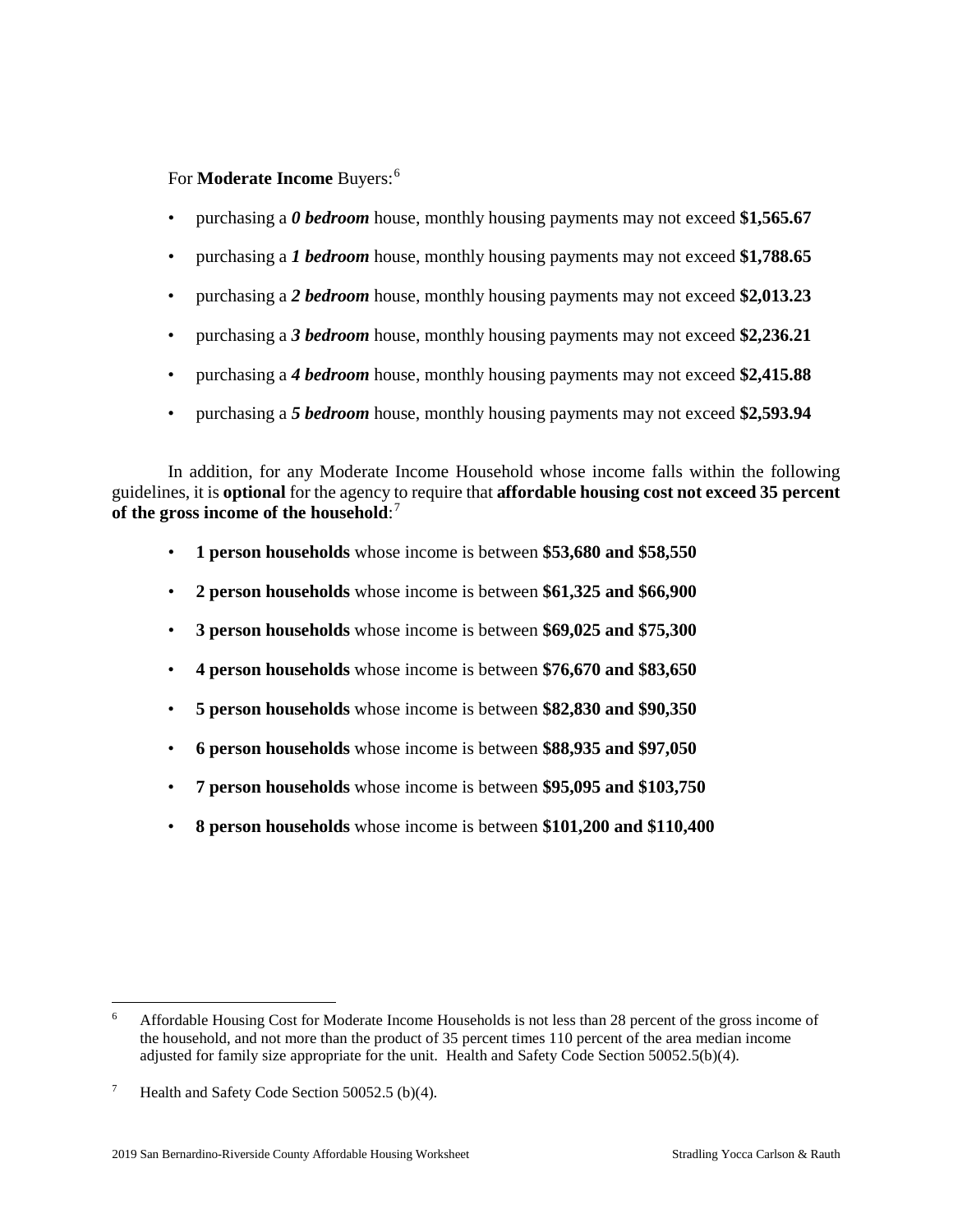#### **For purposes of determining Affordable Housing Cost***, "Monthly Housing Payments"* include an estimate of the following costs for the upcoming twelve months: $8$

- principal and interest payments on the mortgage loan, including rehabilitation loans
- mortgage loan insurance fees
- property taxes and assessments
- fire and casualty insurance
- property maintenance and repairs
- a reasonable allowance for utilities (including garbage collection, sewer, water, electricity, gas and other fuels, but not telephone service). Such an allowance shall take into consideration the cost of an adequate level of service.
- homeowner association fees
- space rent, if the housing unit is on rented land

<span id="page-4-0"></span> <sup>8</sup> 25 California Code of Regulations Section 6920.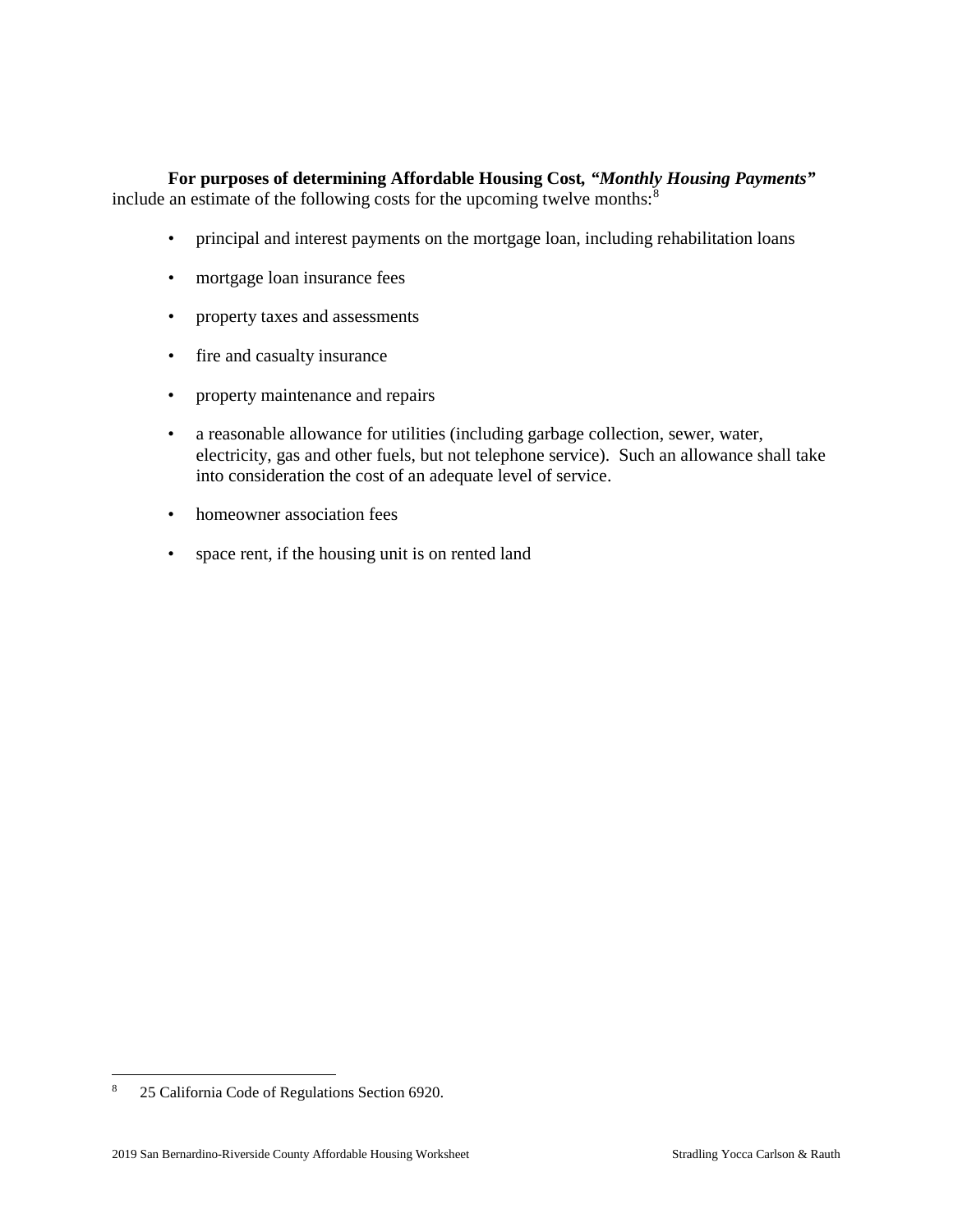## **3. Determining Affordable Rent**

For **rental housing**, the second step in determining compliance with affordable housing requirements is determining whether the total rent costs payable by the tenant are within allowable amounts.

For **Extremely Low Income** Households:<sup>[9](#page-5-0)</sup>

- renting a **0 bedroom** unit, monthly rent may not exceed **\$366.00**
- renting a **1 bedroom** unit, monthly rent may not exceed **\$418.13**
- renting a **2 bedroom** unit, monthly rent may not exceed **\$470.63**
- renting a **3 bedroom** unit, monthly rent may not exceed **\$522.75**
- renting a **4 bedroom** unit, monthly rent may not exceed **\$564.75**
- renting a **5 bedroom** unit, monthly rent may not exceed **\$606.38**

For **Very Low Income** Households:<sup>[10](#page-5-1)</sup>

- renting a **0 bedroom** unit, monthly rent may not exceed **\$610.00**
- renting a **1 bedroom** unit, monthly rent may not exceed **\$696.88**
- renting a **2 bedroom** unit, monthly rent may not exceed **\$784.38**
- renting a **3 bedroom** unit, monthly rent may not exceed **\$871.25**
- renting a **4 bedroom** unit, monthly rent may not exceed **\$941.25**
- renting a **5 bedroom** unit, monthly rent may not exceed **\$1,010.63**

<span id="page-5-0"></span>Affordable Rent for Extremely Low Income Households is the product of 30 percent times 30 percent of the area median income adjusted for family size appropriate to the unit. Health and Safety Code Section 50053 (b)(1).

<span id="page-5-1"></span><sup>&</sup>lt;sup>10</sup> Affordable Rent for Very Low Income Households is the product of 30 percent times 50 percent of the area median income adjusted for family size appropriate to the unit. Health and Safety Code Section 50053 (b)(2).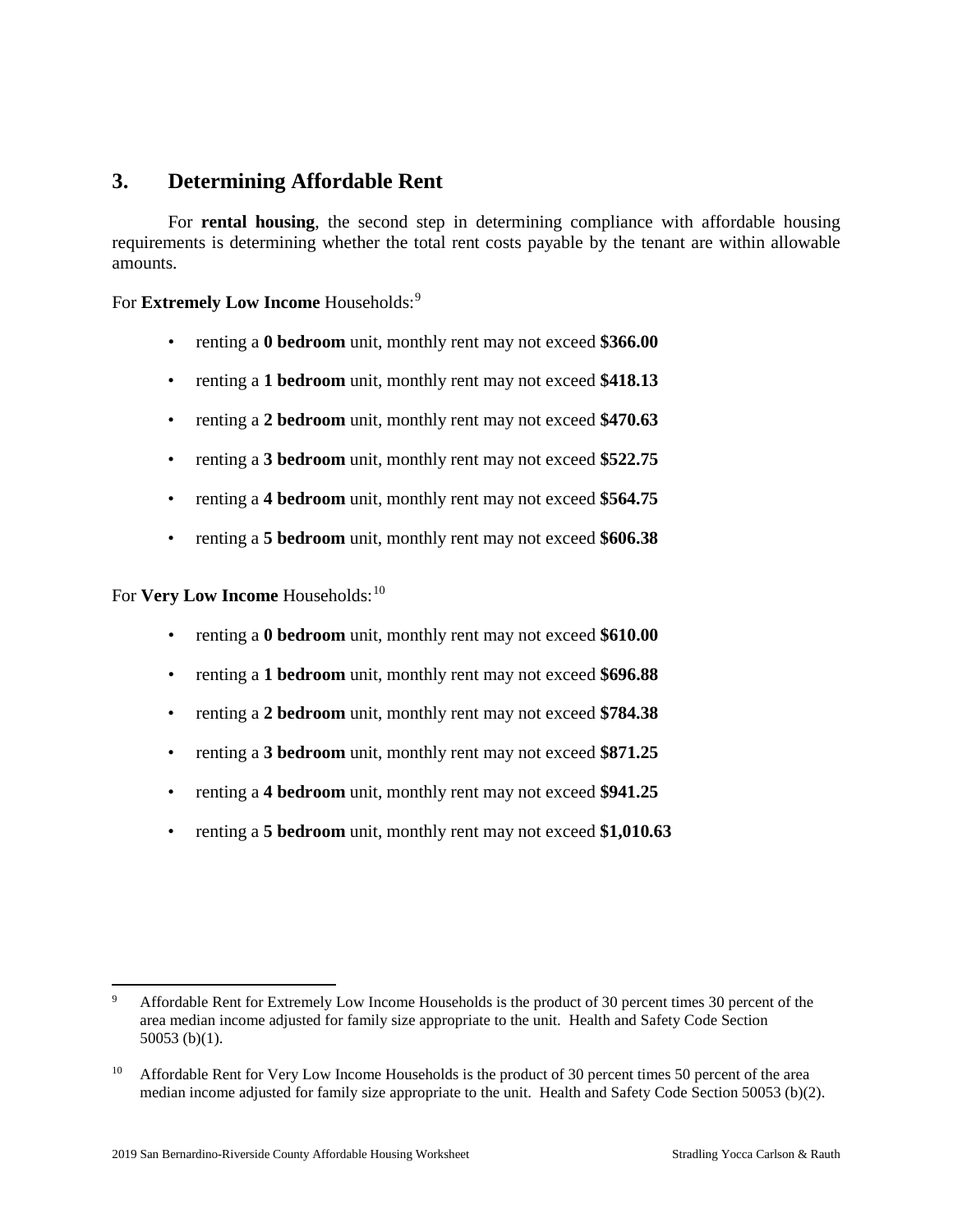For **Lower Income** Households:<sup>[11](#page-6-0)</sup>

- renting a **0 bedroom** unit, monthly rent may not exceed **\$732.00**
- renting a **1 bedroom** unit, monthly rent may not exceed **\$836.25**
- renting a **2 bedroom** unit, monthly rent may not exceed **\$941.25**
- renting a **3 bedroom** unit, monthly rent may not exceed **\$1,045.50**
- renting a **4 bedroom** unit, monthly rent may not exceed **\$1,129.50**
- renting a **5 bedroom** unit, monthly rent may not exceed **\$1,212.75**

In addition, for any Lower Income Household whose income falls within the following guidelines, it is **optional** for the agency to require that **affordable rent not exceed 30 percent of the gross income of the household**: [12](#page-6-1)

- **• 1 person households** whose income is between **\$29,280 and \$40,250**
- **• 2 person households** whose income is between **\$33,450 and \$46,000**
- **• 3 person households** whose income is between **\$37,650 and \$51,750**
- **• 4 person households** whose income is between **\$41,820 and \$57,450**
- **• 5 person households** whose income is between **\$45,180 and \$62,050**
- **• 6 person households** whose income is between **\$48,510 and \$66,650**
- **• 7 person households** whose income is between **\$51,870 and \$71,250**
- **• 8 person households** whose income is between **\$55,200 and \$75,850**

<span id="page-6-0"></span><sup>&</sup>lt;sup>11</sup> Affordable Rent for Lower Income Households is the product of 30 percent times 60 percent of the area median income adjusted for family size appropriate to the unit. Health and Safety Code Section 50053 (b)(3).

<span id="page-6-1"></span><sup>&</sup>lt;sup>12</sup> Health and Safety Code Section 50053 (b)(3).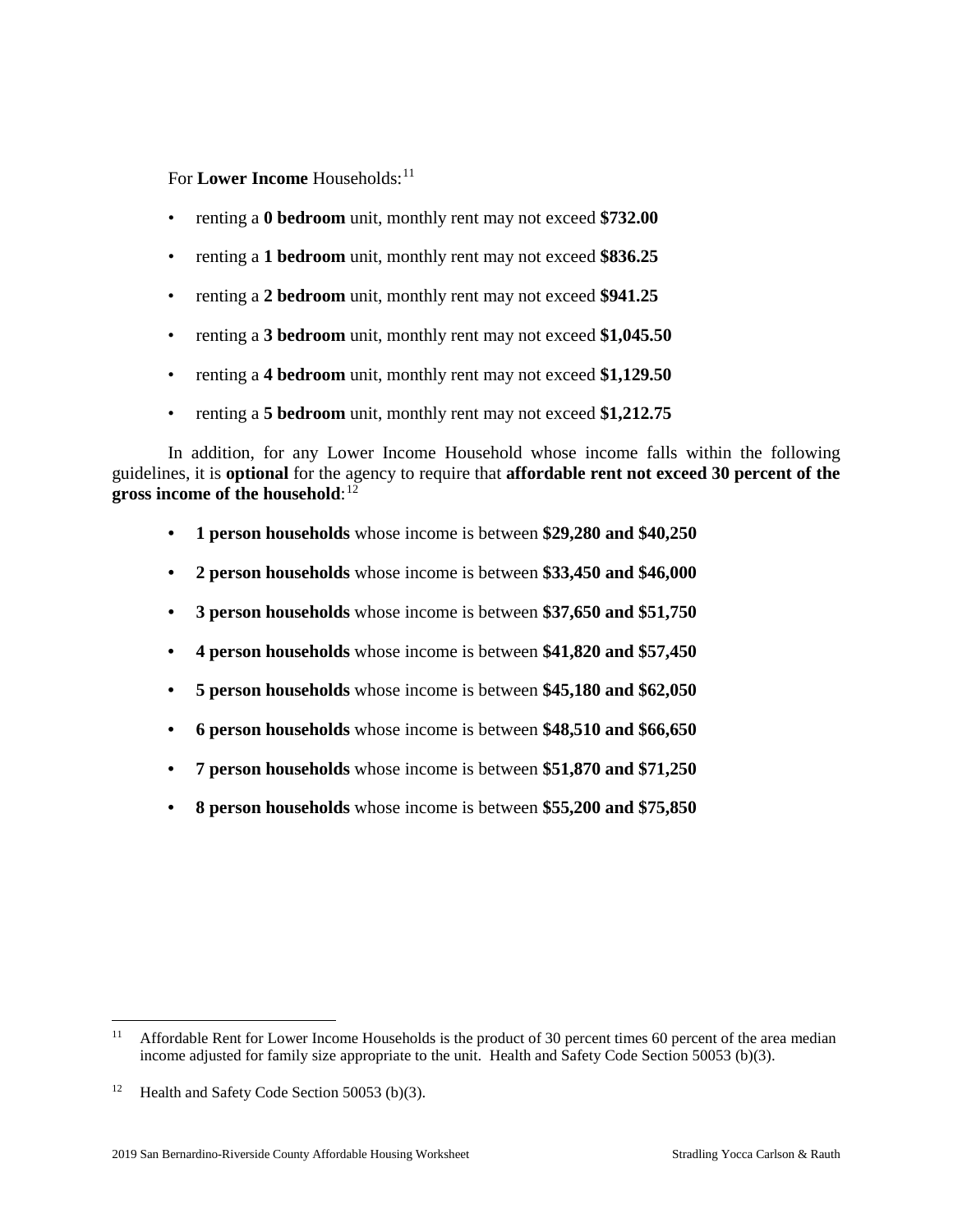For **Moderate Income** Households:<sup>[13](#page-7-0)</sup>

- renting a **0 bedroom** unit, monthly rent may not exceed **\$1,342.00**
- renting a **1 bedroom** unit, monthly rent may not exceed **\$1,533.13**
- renting a **2 bedroom** unit, monthly rent may not exceed **\$1,725.63**
- **•** renting a **3 bedroom** unit, monthly rent may not exceed **\$1,916.75**
- renting a **4 bedroom** unit, monthly rent may not exceed **\$2,070.75**
- renting a **5 bedroom** unit, monthly rent may not exceed **\$2,223.38**

In addition, for any Moderate Income Household whose income falls within the following guidelines, it is **optional** for the agency to require that **affordable rent not exceed 30 percent of the gross income of the household:[14](#page-7-1)**

- **1 person households** whose income is between **\$53,680 and \$58,550**
- **2 person households** whose income is between **\$61,325 and \$66,900**
- **3 person households** whose income is between **\$69,025 and \$75,300**
- **4 person households** whose income is between **\$76,670 and \$83,650**
- **5 person households** whose income is between **\$82,830 and \$90,350**
- **6 person households** whose income is between **\$88,935 and \$97,050**
- **7 person households** whose income is between **\$95,095 and \$103,750**
- **8 person households** whose income is between **\$101,200 and \$110,400**

<span id="page-7-0"></span><sup>&</sup>lt;sup>13</sup> Affordable Rent for Moderate Income Households is the product of 30 percent times 110 percent of area median income adjusted for family size appropriate to the unit. Health and Safety Code Section 50053 (b)(4).

<span id="page-7-1"></span> $14$  Health and Safety Code Section 50053 (b) (4).